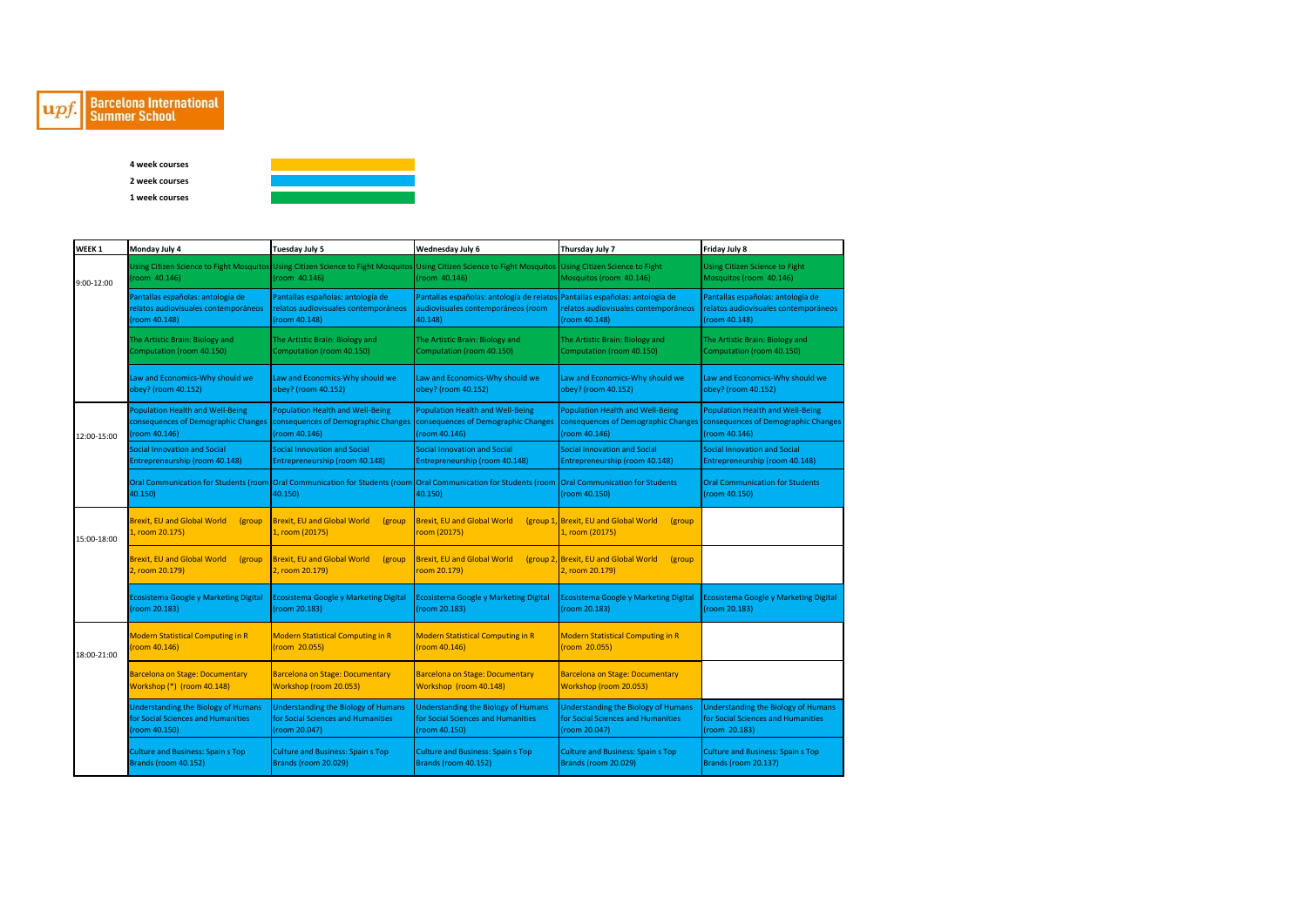| WEEK <sub>2</sub> | Monday July 11                                                                                    | Tuesday July 12                                                                                   | Wednesday July 13                                                                                                               | Thursday July 14                                                                                 | Friday July 15                                                                                                               |
|-------------------|---------------------------------------------------------------------------------------------------|---------------------------------------------------------------------------------------------------|---------------------------------------------------------------------------------------------------------------------------------|--------------------------------------------------------------------------------------------------|------------------------------------------------------------------------------------------------------------------------------|
| 9:00-12:00        | Venus on the Screen<br>(room<br>20.023)                                                           | Venus on the Screen<br>(room<br>20.023)                                                           | Venus on the Screen<br>(room<br>20.023)                                                                                         | Venus on the Screen<br>(room<br>20.023)                                                          | Venus on the Screen<br>(room<br>20.023)                                                                                      |
|                   | 40.063)                                                                                           | 40.063)                                                                                           | Derechos humanos en el siglo XXI (room Derechos humanos en el siglo XXI (room Derechos humanos en el siglo XXI (room<br>40.063) | Derechos humanos en el siglo XXI<br>(room 40.063)                                                | Derechos humanos en el siglo XXI<br>(room 40.063)                                                                            |
|                   | Pantallas españolas: antología de<br>relatos audiovisuales contemporáneos<br>room 40.113)         | Pantallas españolas: antología de<br>relatos audiovisuales contemporáneos<br>(room 40.113)        | Pantallas españolas: antología de relatos Pantallas españolas: antología de<br>audiovisuales contemporáneos (room<br>40.113)    | relatos audiovisuales contemporáneos<br>(room 40.113)                                            | Pantallas españolas: antología de<br>relatos audiovisuales contemporáneos<br>(room 40.113)                                   |
|                   | Law and Economics-Why should we<br>obey? (room 40.250)                                            | Law and Economics-Why should we<br>obey? (room 40.250)                                            | Law and Economics-Why should we<br>obey? (room 40.250)                                                                          | Law and Economics-Why should we<br>obey? (room 40.250)                                           | Law and Economics-Why should we<br>obey? (room 40.250)                                                                       |
| 12:00-15:00       | <b>Population Health and Well-Being</b><br>consequences of Demographic Changes<br>(room 20.023)   | <b>Population Health and Well-Being</b><br>consequences of Demographic Changes<br>(room 20.023)   | <b>Population Health and Well-Being</b><br>consequences of Demographic Changes<br>(room 20.023)                                 | <b>Population Health and Well-Being</b><br>(room 20.023)                                         | Population Health and Well-Being<br>consequences of Demographic Changes consequences of Demographic Changes<br>(room 20.023) |
|                   | 40.063)                                                                                           | 40.063)                                                                                           | Oral Communication for Students (room Oral Communication for Students (room Oral Communication for Students (room<br>40.063)    | <b>Oral Communication for Students</b><br>room 40.063)                                           | <b>Oral Communication for Students</b><br>(room 40.063)                                                                      |
|                   | <b>Social Innovation and Social</b><br>Entrepreneurship (room 40.250)                             | <b>Social Innovation and Social</b><br>Entrepreneurship (room 40.250)                             | Social Innovation and Social<br>Entrepreneurship (room 40.250)                                                                  | <b>Social Innovation and Social</b><br>Entrepreneurship (room 40.250)                            | <b>Social Innovation and Social</b><br>Entrepreneurship (room 40.250)                                                        |
| 15:00-18:00       | Non lecture day for Brexit, EU and<br>Global Wordl (group 1)                                      | <b>Brexit, EU and Global World</b><br>(group)<br>1, room 20.047)                                  | <b>Brexit, EU and Global World</b><br>oom 20.047)                                                                               | (group 1, Brexit, EU and Global World<br>(group<br>1, room 20.047)                               |                                                                                                                              |
|                   | Non lecture day for Brexit, EU and<br>Global Wordl (group 2)                                      | <b>Brexit, EU and Global World</b><br>(group<br>2, room 20.053)                                   | Brexit, EU and Global World<br>$\frac{1}{2}$ oom 20.053)                                                                        | (group 2, Brexit, EU and Global World<br>(group<br>2, room 20.053)                               |                                                                                                                              |
|                   | Ecosistema Google y Marketing Digital<br>room 20.061)                                             | <b>Ecosistema Google y Marketing Digital</b><br>(room 20.061)                                     | Ecosistema Google y Marketing Digital<br>room 20.061)                                                                           | Ecosistema Google y Marketing Digital<br>room 20.061)                                            | <b>Ecosistema Google y Marketing Digital</b><br>(room 20.061)                                                                |
|                   | A Brief Archaeology of (some) Western<br>Myths (room 20.029)                                      | A Brief Archaeology of (some) Western<br>Myths (room 20.029)                                      | A Brief Archaeology of (some) Western<br><b>Myths (room 20.029)</b>                                                             | A Brief Archaeology of (some) Western<br>Myths (room 20.029)                                     | A Brief Archaeology of (some) Western<br>Myths (room 20.029)                                                                 |
| 18:00-21:00       | <b>Modern Statistical Computing in R</b><br>(room 20.047)                                         | <b>Modern Statistical Computing in R</b><br>(room 20.047)                                         | <b>Modern Statistical Computing in R</b><br>(room 20.047)                                                                       | Non lecture day for Modern Statistical<br>Computing in R                                         |                                                                                                                              |
|                   | <b>Barcelona on Stage: Documentary</b><br>Workshop (room 20.053)                                  | <b>Barcelona on Stage: Documentary</b><br>Workshop (room 20.053)                                  | <b>Barcelona on Stage: Documentary</b><br>Workshop (room 20.053)                                                                | <b>Barcelona on Stage: Documentary</b><br>Workshop (room 20.053)                                 |                                                                                                                              |
|                   | <b>Understanding the Biology of Humans</b><br>for Social Sciences and Humanities<br>(room 20.055) | <b>Understanding the Biology of Humans</b><br>for Social Sciences and Humanities<br>(room 20.055) | <b>Understanding the Biology of Humans</b><br>for Social Sciences and Humanities<br>(room 20.055)                               | <b>Understanding the Biology of Humans</b><br>for Social Sciences and Humanities<br>room 20.055) | <b>Understanding the Biology of Humans</b><br>for Social Sciences and Humanities<br>(room 20.055)                            |
|                   | <b>Culture and Business: Spain s Top</b><br>Brands (room 20.061)                                  | <b>Culture and Business: Spain s Top</b><br>Brands (room 20.061)                                  | <b>Culture and Business: Spain s Top</b><br>Brands (room 20.061)                                                                | <b>Culture and Business: Spain s Top</b><br>Brands (room 20.061)                                 | <b>Culture and Business: Spain s Top</b><br>Brands (room 20.061)                                                             |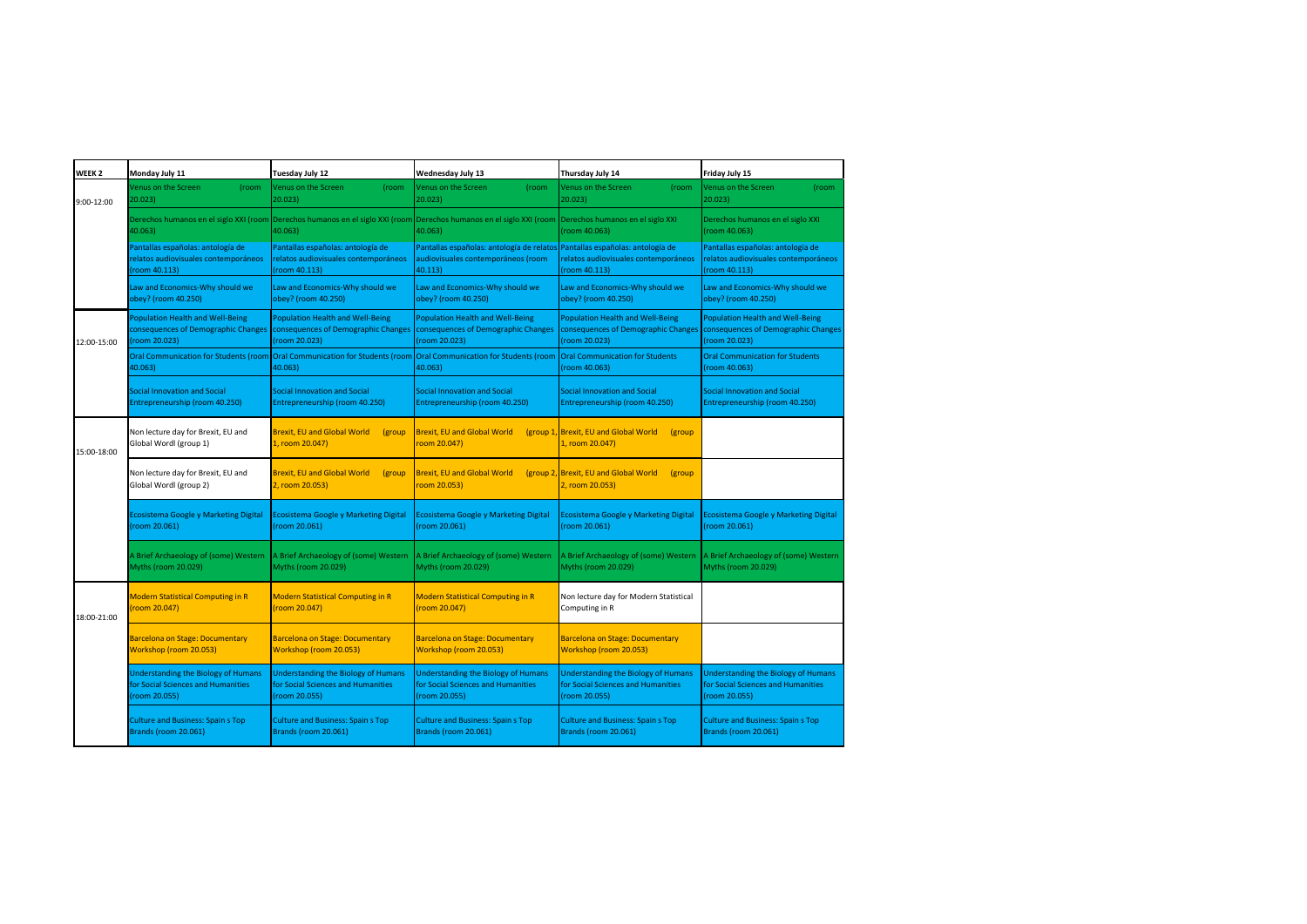| WEEK <sub>3</sub> | Monday July 18                                                                                 | Tuesday July 19                                                                                | Wednesday July 20                                                                              | Thursday July 21                                                                               | Friday July 22                                                                                 |
|-------------------|------------------------------------------------------------------------------------------------|------------------------------------------------------------------------------------------------|------------------------------------------------------------------------------------------------|------------------------------------------------------------------------------------------------|------------------------------------------------------------------------------------------------|
| 9:00-12:00        | Health Inequalities: Understanding our<br>Worse Epidemic (room 20.029)                         | Health Inequalities: Understanding our<br>Worse Epidemic (room 20.029)                         | <b>Health Inequalities: Understanding our</b><br>Worse Epidemic (room 20.029)                  | Health Inequalities: Understanding our<br>Worse Epidemic (room 20.029)                         | Health Inequalities: Understanding our<br>Worse Epidemic (room 20.029)                         |
|                   | Power and Passions: Barcelona through<br>the Lens of History<br>(room 20.047)                  | Power and Passions: Barcelona through<br>the Lens of History<br>(room 20.047)                  | Power and Passions: Barcelona through<br>the Lens of History<br>(room 20.047)                  | Power and Passions: Barcelona through<br>the Lens of History<br>(room 20.047)                  | Power and Passions: Barcelona through<br>the Lens of History<br>(room 20.047)                  |
|                   | Gender, Power and Violence<br>(room<br>20.061)                                                 | Gender, Power and Violence<br>(room<br>20.061)                                                 | Gender, Power and Violence (room<br>20.061)                                                    | Gender, Power and Violence (room<br>20.061                                                     | Gender, Power and Violence<br>(room<br>20.061                                                  |
| 12:00-15:00       | Justicia global y desarrollo sostenible<br>room 20.025)                                        | Justicia global y desarrollo sostenible<br>(room 20.025)                                       | Justicia global y desarrollo sostenible<br>(room 20.025)                                       | Justicia global y desarrollo sostenible<br>(room 20.025)                                       | Justicia global y desarrollo sostenible<br>(room 20.025)                                       |
|                   | <b>Current Ethical and Legal Challenges in</b><br>Sport (room 20.029)                          | <b>Current Ethical and Legal Challenges in</b><br>Sport (room 20.029)                          | <b>Current Ethical and Legal Challenges in</b><br><b>Sport (room 20.029)</b>                   | <b>Current Ethical and Legal Challenges in</b><br>Sport (room 20.029)                          | <b>Current Ethical and Legal Challenges in</b><br>Sport (room 20.029)                          |
|                   | La creación de narrativas y ensayos<br>audiovisuales para transmitir ideas y<br>emociones (**) | La creación de narrativas y ensayos<br>audiovisuales para transmitir ideas y<br>emociones (**) | La creación de narrativas y ensayos<br>audiovisuales para transmitir ideas y<br>emociones (**) | La creación de narrativas y ensayos<br>audiovisuales para transmitir ideas y<br>emociones (**) | La creación de narrativas y ensayos<br>audiovisuales para transmitir ideas y<br>emociones (**) |
| 15:00-18:00       | <b>Brexit, EU and Global World</b><br>(group<br>1, room 20.053)                                | <b>Brexit, EU and Global World</b><br>(group)<br>1, room 20.053)                               | <b>Brexit, EU and Global World</b><br>room 20.053)                                             | (group 1, Brexit, EU and Global World<br><i>(group</i><br>1, room 20.053)                      |                                                                                                |
|                   | <b>Brexit, EU and Global World</b><br>(group<br>2, room 20.061)                                | <b>Brexit, EU and Global World</b><br>(group<br>2, room 20.061)                                | <b>Brexit, EU and Global World</b><br>room 20.061)                                             | (group 2, Brexit, EU and Global World<br>(group<br>2, room 20.061)                             |                                                                                                |
|                   | Formas de ensayo audiovisual (room<br>20.047)                                                  | Formas de ensayo audiovisual (room<br>20.047                                                   | Formas de ensayo audiovisual (room<br>20.047)                                                  | Formas de ensayo audiovisual (room<br>20.047)                                                  | Formas de ensayo audiovisual (room<br>20.047)                                                  |
| 18:00-21:00       | <b>Modern Statistical Computing in R</b><br>room 20.053)                                       | <b>Modern Statistical Computing in R</b><br>(room 20.053)                                      | <b>Modern Statistical Computing in R</b><br>(room 20.053)                                      | <b>Modern Statistical Computing in R</b><br>(room 20.053)                                      |                                                                                                |
|                   | <b>Barcelona on Stage: Documentary</b><br>Workshop (room 20.055)                               | <b>Barcelona on Stage: Documentary</b><br>Workshop (room 20.055)                               | <b>Barcelona on Stage: Documentary</b><br>Workshop (room 20.055)                               | <b>Barcelona on Stage: Documentary</b><br>Workshop (room 20.055)                               |                                                                                                |
|                   | <b>Workshop: Transmedia Narrative</b><br>Design (room 20.061)                                  | <b>Workshop: Transmedia Narrative</b><br>Design (room 20.061)                                  | Workshop: Transmedia Narrative Design Workshop: Transmedia Narrative<br>(room 20.061)          | Design (room 20.061)                                                                           | Workshop: Transmedia Narrative<br>Design (room 20.061)                                         |